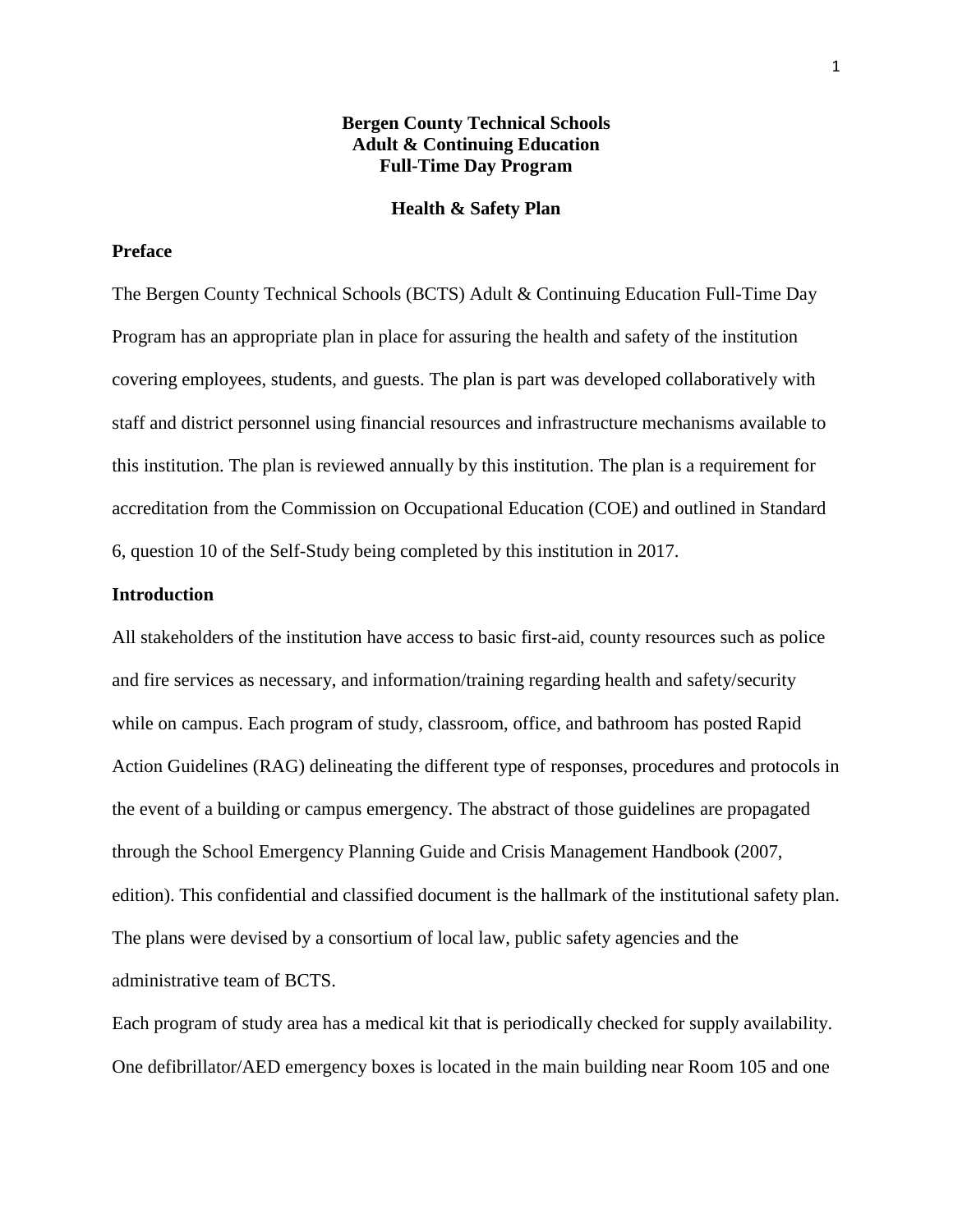mobile cachet is placed in the HVAC/R classroom across the campus. Two "Go -Bags", complete with short-term emergency supplies are housed on campus. One is located in the Main Office under the desk of the Administrative Assistant and the other located in Room 125. The Go-Bags would travel with staff, students and guests in the event of a mandatory evacuation by local law enforcement. The contents of those bags are replenished every three years, last completed in August, 2015. Several staff members are also trained in CPR resuscitation. The entire campus is a smoke-free and smokeless tobacco environment as decreed by New Jersey Administrative Code (NJAC). Recent lighting upgrades to the campus have improved visibility for employees, students, and guests to the institution. A multitude of external security cameras scan and archive all movements on the perimeter of the buildings and general campus area, and accessible to institutional administrators and law enforcement for investigative purposes. A fulltime staff of maintenance and custodial employees provide infrastructure support, campus safety assistance, and basic troubleshooting skills for the smooth and safe operation of the institution. Most of their services are rendered through helpdesk requests or generic work orders submitted by the designated administrative assistant.

Moreover, off-campus field trip protocols have been put in place to assure that students and staff are afforded a safe, healthy, and secure environment as possible while on school business in their program of study. The part of this plan, policy, and procedure includes transportation to and from the visiting site, paperwork requirements, and insurance waivers where deemed necessary.

## **Employee Health and Safety**

This institution employs a labor force with limited contracts, CBAs (where negotiated), or per diem compensation, all under federal workplace safety such as Occupational Health and Safety Administration (OSHA) and NJ wage and labor laws to insure that staff are healthy and safe on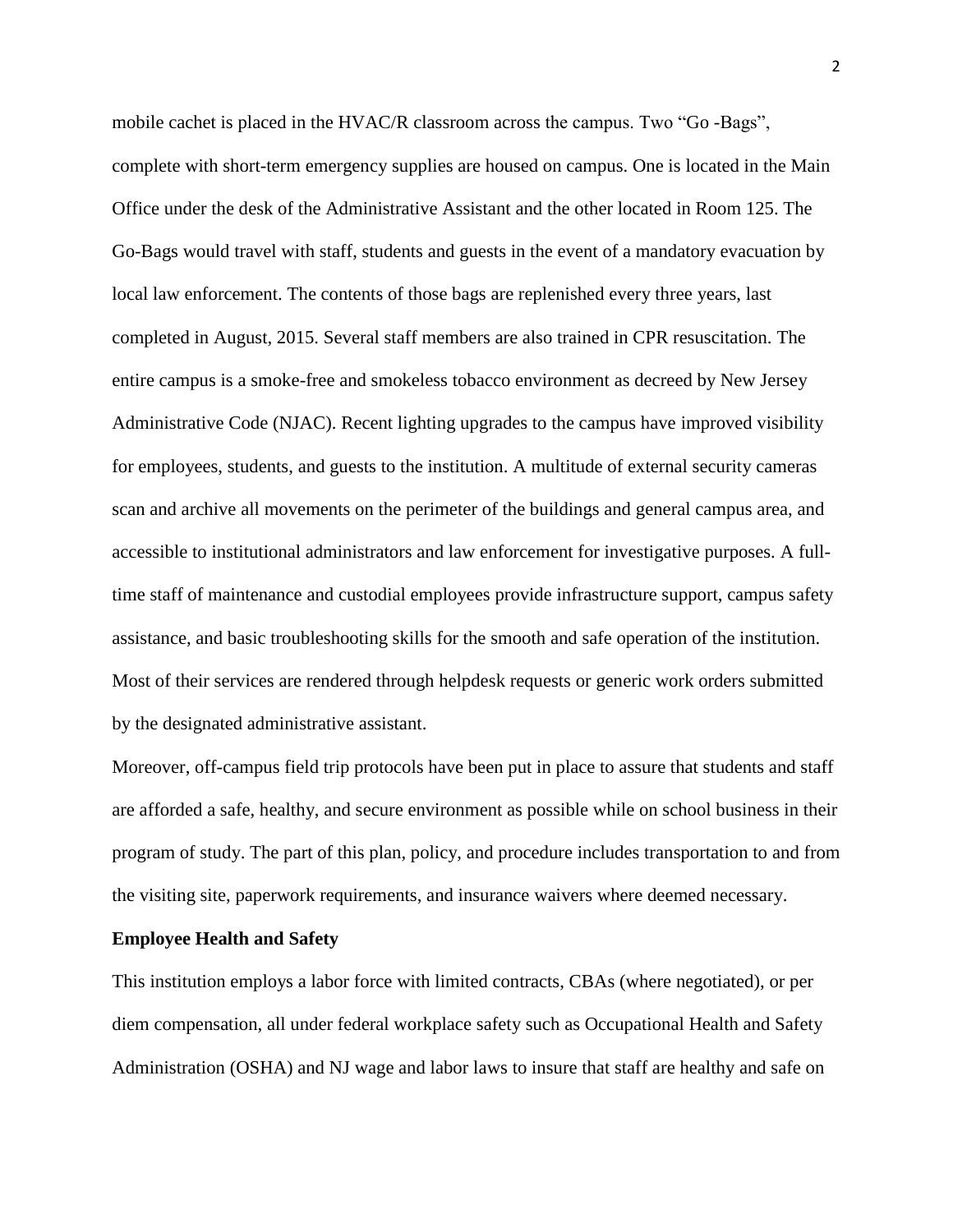the job. Moreover, adult volunteers, paid or unpaid interns, visiting district employees or representatives are also covered under this institution's Health and Safety Plan.

## **Reporting Procedures**

Employees receive training in reporting Affirmative Action/sexual harassment situations, suicide awareness, blood bourne pathogen transmittal and prevention, Megan's Law notifications. Occupational Health and Safety Administration (OSHA) training is specific to each program of study for those staff members and students. Also provided to all staff are protocols for the Whistleblower Act, recognizing the signs of drug, alcohol, physical or psychological abuse, and table top exercises for campus level safety and security drill procedures. The institution has specific protocols to investigate health and safety issues such as occupational health (also known as Workmen's Compensation), Structured Learning Experience (SLE) requirements when injuries occur within the classroom, and reporting crimes such as theft, assault, or on – campus automobile or bus accidents. The institution also abides by the Clery Act to report and publish (on-line) crime statistics annually. Public access to this report and data is mandated by the law and strictly adhered to by the Chief Administrative Officer of this institution.

A multiple of forms, documents, or required insurance data is gathered by the institution for various accurate reporting of workplace accidents, incidents, and/or injuries, and include the: (a) Work Related Accident Procedures Fact Sheet; (b) BCTS Employee Accident Reporting Form; (c) Bergen Risk Managers First Report of Injury (the institution's main insurer), and (d) the Supervisor's Investigation Form, also under the insurer's umbrella.

## **Training Protocols**

The trainings encompass awareness that affect staff, students, and guests to the institution, or where necessary, self-reported situations. All reporting protocols and investigations strictly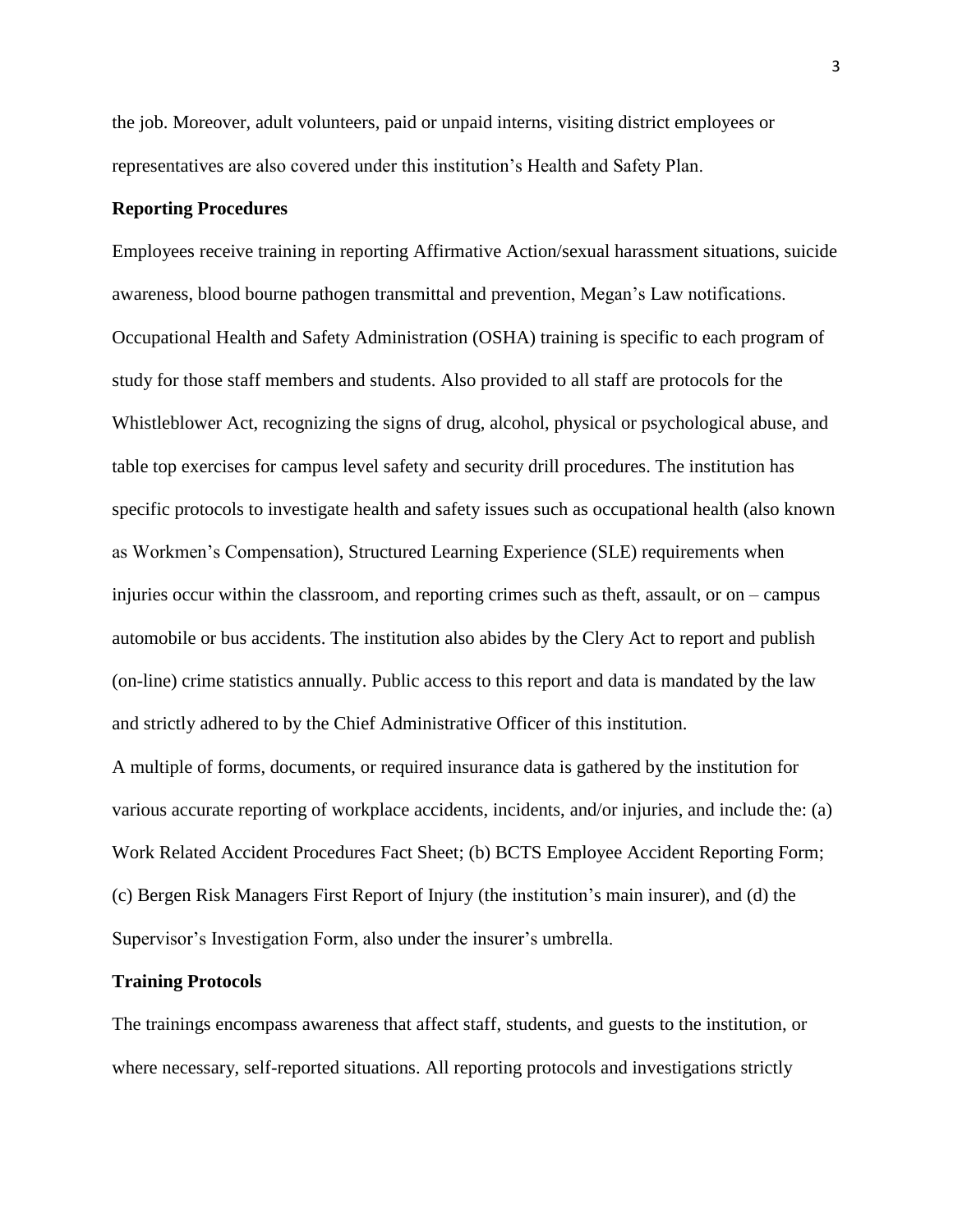adhere to due process of all parties involved, and follow when necessary the Health Insurance Portability and Accountability Act (HIPAA) laws for individual privacy rights. An on-campus nurse is available for minor health and injury incidents as deemed necessary by the Chief Administrative Officer (Principal) or institutional designee at the time of occurrence.

## **Distribution Procedures**

All policies, plans, or procedures are distributed to employees at the time of the specific training, during their initial employment vetting, or at the beginning of each school year (SY) orientation (usually in September). Employees also may request such documentation from the Chief Administrative Officer or from the BCTS Coordinator of Human Resources. Additional information, pertinent documents, and all BOE policies and procedures are provided in contractual obligations located on the employee portal or by contacting a building union or nonunion representative. Such artifacts are accessible with a valid employee username and password or available to the general public by written request under the Public Records Act of NJ.

#### **Student Health and Safety**

Student health and safety of the institution has specific reporting and investigating protocols. All potential students receive information on health and safety as outlined in the Student Handbook during the admissions process. Once enrolled, the plans, policies, and procedures are reviewed and shared again with all students during the orientation session. All safety and security protocols such as emergency drills are reviewed periodically by program of study instructors or by the Lead Teacher, who is also the building/campus Chair of the School Safety Team. Security drills, as mandated by NJAC, are conducted for the entire campus (students, staff, students and guests) twice monthly. Occasionally, these drills are monitored by local law enforcement or the Bergen County Fire Marshall, without notice. Compliance is compulsory.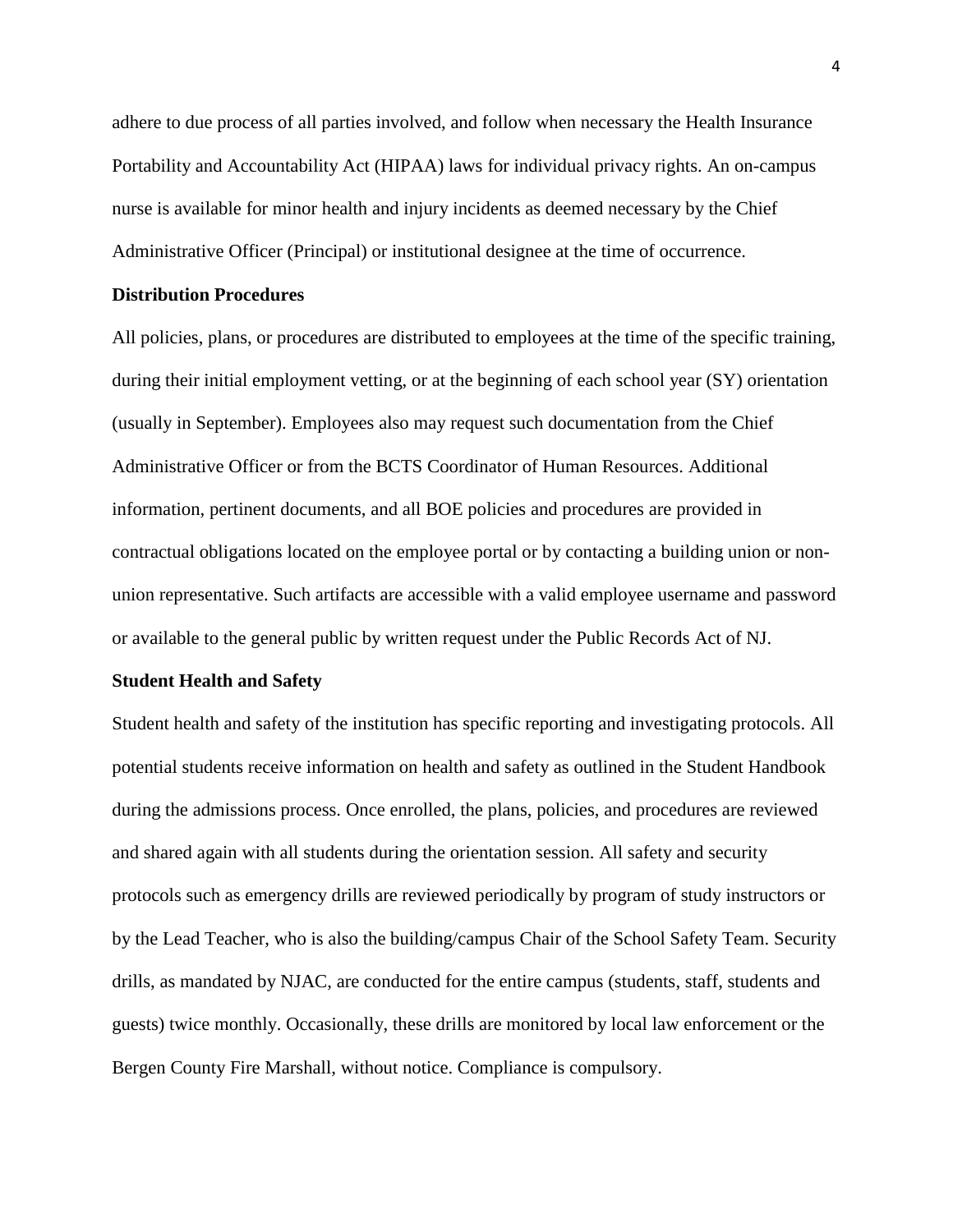Student injuries are reported, investigated, and acted upon swiftly and adequately. An incident report is generated when medical attention is deemed necessary, or if the campus nurse is summoned to evaluate, or first responders are beckoned on the scene. Student issues such as drug or alcohol use, abuse, or possession follow BCTS BOE policy and are strictly enforced. Due process procedures are an important component of the policy, and are delineated by NJ State law and NJAC.

Students who complain about being subjected to or who witness Affirmative Action/sexual harassment, discrimination of any kind, theft, assault, or other criminal offenses, are encouraged to report such situations. The institution leadership takes such accusations extremely serious, and acts swiftly and with due process efficiency. Any plan, policy, or procedures discussed here or previously are readily available to all students by verbal request, on-line in the Student Handbook, student web portal, or by contacting the Chief Administrative Officer or designee.

#### **Guest Health and Safety**

This institution provides guests with appropriate measures to assure their health and safety while on-campus. All visitors are directed to one entrance for vetting purposes and are greeted by an assigned administrative assistant or their designee. Vendors are always directed to the main desk for inquiries, deliveries, or returns. A full-time unarmed security guard, employed by the Bergen County Department of Public Safety routinely patrols the campus, parking lots, and institutional buildings, and will respond to emergency calls and dispatch first responder as necessary. Security personnel and assigned staff also provide traffic patrol at arrival and dismissal times of the institution and campus proper.

Potential students (and guests) who attend the Wednesday Information Session (WIS) are reminded of the egress and exits for their safety and security during their visit. Program of study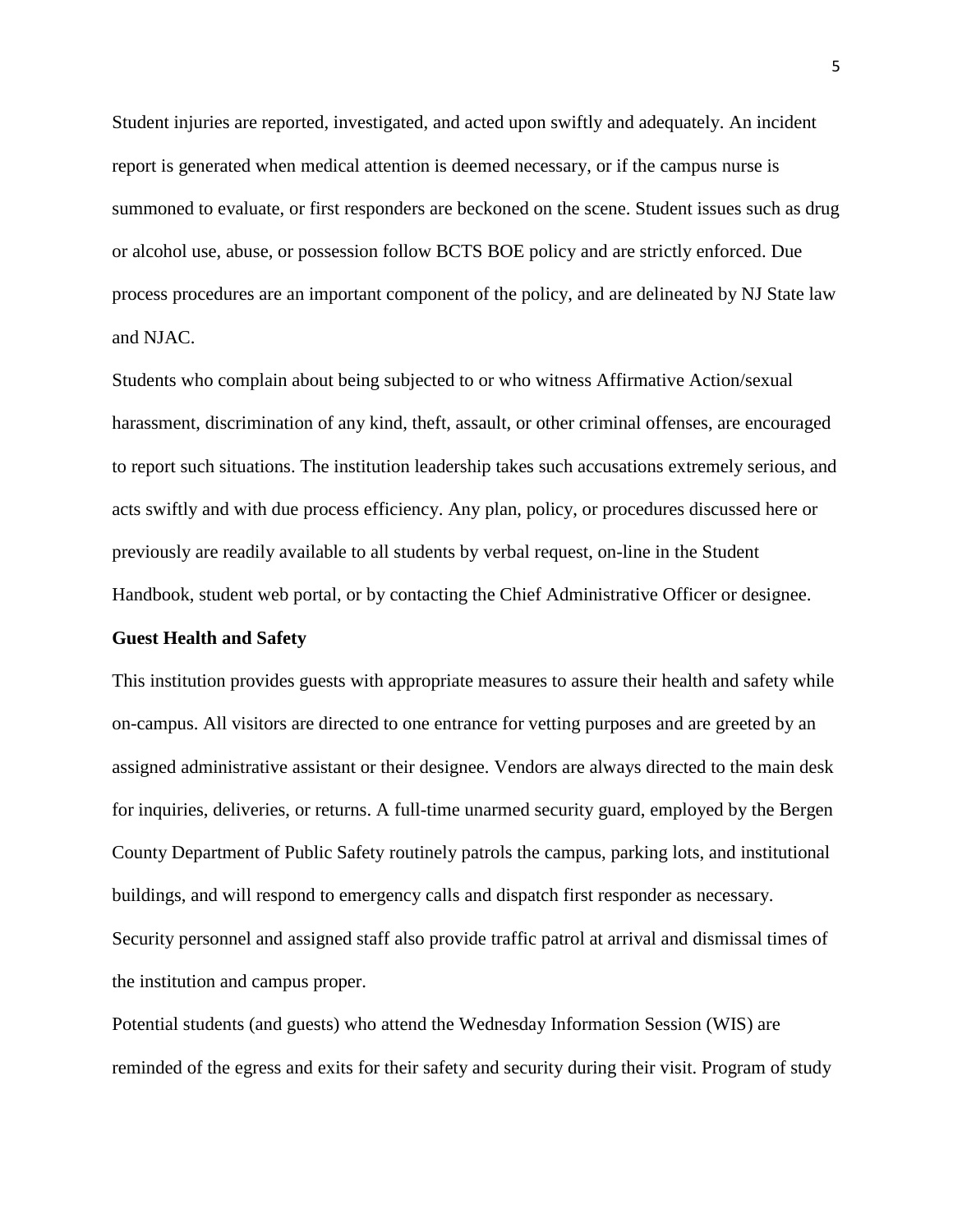guests such as advisory board members, industry speakers, trainers, or potential employers during open houses, career fairs, and/or special functions are always arranged in advance, and appropriately vetted. Non-campus or non-institution employees, who are district employees though, are required to report to the main office upon arrival, acknowledging their presence at this institution for visiting or business purposes.

## **Evaluation Protocols**

The Health and Safety Plan that covers employees, students, and guests is regularly evaluated and revised with input from stakeholders in the following ways: (a) through the annual teacher (instructional staff) questionnaire (or survey) usually completed in June of each academic year (b) through monthly staff meetings as issues arise or at a "Table Top" training activity; (c) when new edicts from federal, state, local, or BOE directives are issued; (d) when innovations occur due to technology advances, program changes, philosophical developments, and/or situations beyond the control of the institution; (e) when student complete their End of Program (EOP) questionnaire (or survey); (f) when formal or informal suggestions or concerns are raised from students in the four programs of study, and (g) through the writings and revisions of this plan, as an attachment to the COE Self-Study (Standard 6, question 10) to be completed sometime in Spring 2017. The Self-Study, as previously discussed in the Preface) is a precursor to the reaffirmation of accreditation process for this institution under the authority of COE.

#### **Exhibits**

## **Related BCTS BOE Policies**

| 5300 | AUTOMATED EXTERNAL DEFIBRILLATORS (AEDS) (M) |
|------|----------------------------------------------|
| 5305 | <b>HEALTH SERVICES PERSONNEL</b>             |
| 5307 | NURSING SERVICES PLAN (M)                    |
| 5308 | STUDENT HEALTH RECORDS (M)                   |
| 5310 | <b>HEALTH SERVICES (M)</b>                   |
| 5530 | SUBSTANCE ABUSE (M)                          |
| 7420 | HYGIENIC MANAGEMENT (M)                      |